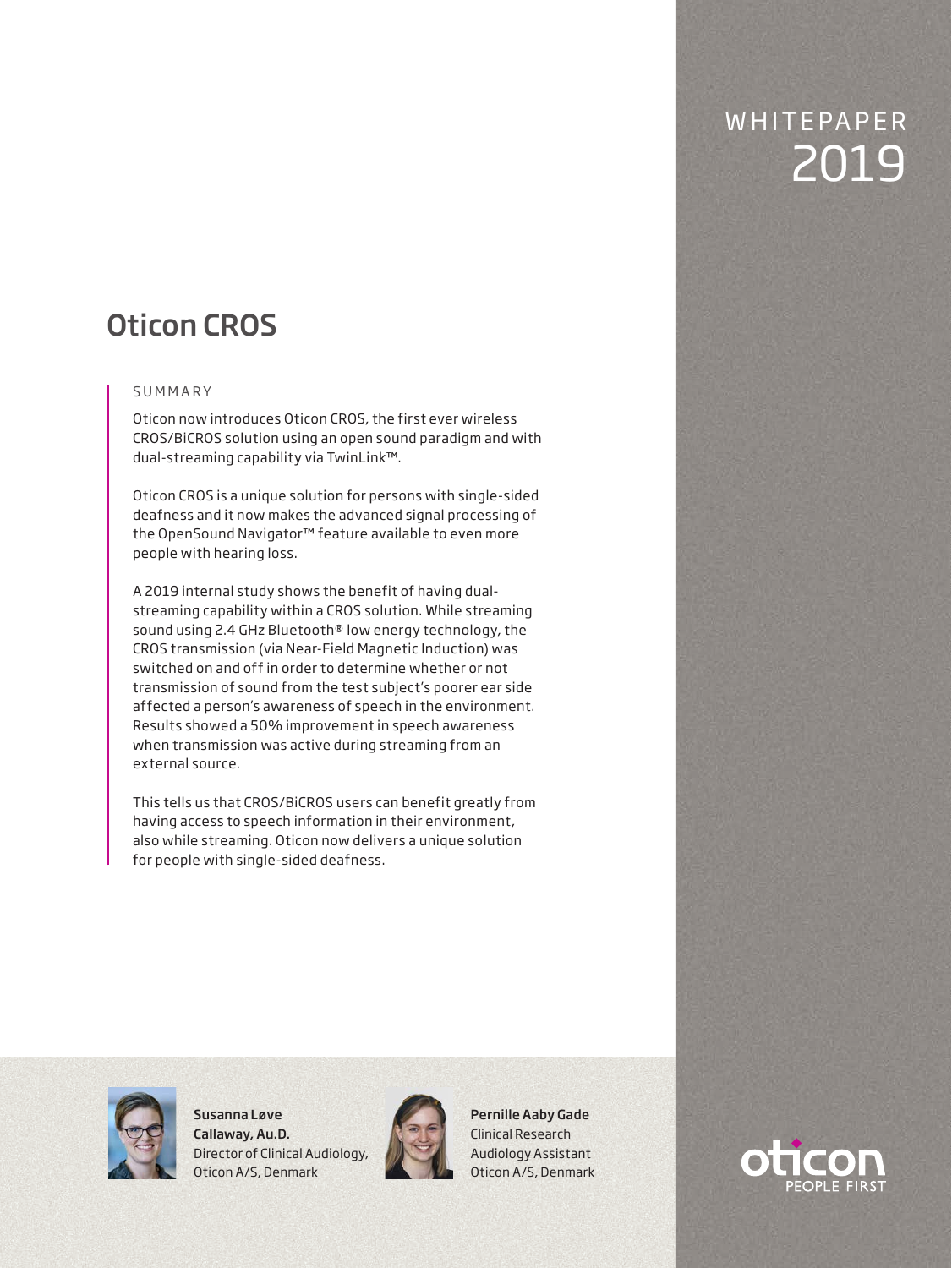## The Oticon CROS solution

Oticon CROS is a new solution for persons with singlesided deafness (SSD ) or unaidable hearing on one ear. The Oticon CROS solution consists of a hearing aid and a transmitter and it is a non-invasive solution for those who, for medical or other reasons, are not candidates for bone-anchored hearing solutions (BAHS).

The CROS transmitter sends a signal via Near-Field Magnetic Induction (NFMI) to the receiving and compatible Oticon hearing aid located on the better ear. Figure 1 shows the two options, where the better ear can be either normal hearing (CROS fitting), or hearing impaired (BiCROS fitting). The CROS transmitter is a miniRITE T style hearing aid with the necessary functionality to perform advanced signal processing much like an Opn S hearing aid.

#### OpenSound Navigator

Oticon CROS features a version of the OpenSound Navigator (OSN) that is optimised for this user group. OSN as implemented in Opn S hearing aids has four help levels (Low, Medium, High, and Very high) and a varying degree of available noise reduction in simple and complex environments. Oticon CROS settings differ from default OSN settings due to the unique needs of people with single-sided deafness. OSN in Oticon CROS is implemented with a fixed 0 dB noise reduction setting for simple environments and a -5 dB noise reduction setting for complex environments. The transition setting is High, meaning that the -5 dB noise reduction is provided for users, even in less noisy environments. It is vital that the CROS/BiCROS users have

access to noise reduction on their poorer ear side, while simultaneously maintaining access to environmental sounds and thus allowing the best conditions for speech awareness on the poorer ear side.

#### Dual-streaming and speech awareness

Prevalence data on single-sided deafness can be difficult to come by, but one dataset from the United States shows approximately 60,000 new cases of single-sided deafness arise in the United States each year (Williams, McArdle, & Chisolm, 2012). This is obviously a smaller client group compared to people with bilateral hearing loss and the consequences of SSD can differ quite a bit from bilateral hearing loss. Without the benefit of binaural hearing, people with SSD often struggle with listening in noisy environments and localisation of sounds (Olsen, Hernvig, & Nielsen, 2012). They also struggle with impaired speech understanding, reduced spatial awareness, and they may experience a reduced ability to selectively attend to one sound (Lucas, Katiri, & Kitterick, 2018). These factors cause difficulties when trying to identify the direction of unexpected sounds, and in the Lucas et al study (2018), it led to test subjects reporting that they often incorrectly presumed all sound sources to be located on the better ear side (Lucas, Katiri & Kitterick, 2018).

The functional hearing difficulties associated with SDD may also affect social and psychological well-being (Lucas, Katiri, & Kitterick, 2018). Test subjects of this study reported embarrassment related to social stigma and reduced confidence and belief in their ability to participate in communication. The social consequences



*Figure 1. The Oticon CROS solution and dual-streaming functionality*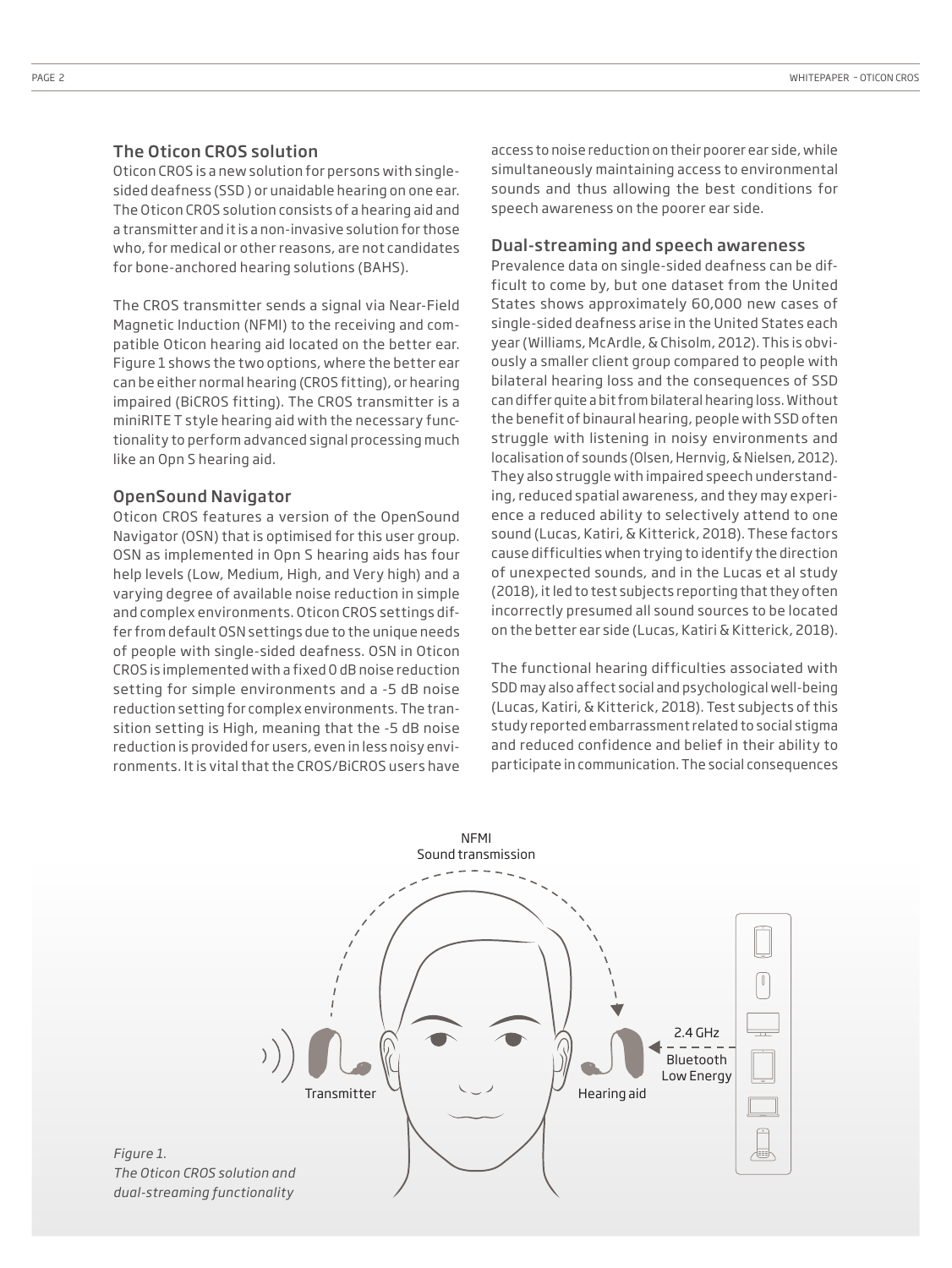of SDD resulted in activity limitations and participation restrictions including withdrawal from and within situations.

Consequences of a hearing loss are of vital importance within the Oticon BrainHearing™ paradigm, the main goal being to enable people to communicate freely, interact naturally, and participate actively in life. In light of this, the user of the Oticon CROS solution should experience improved audibility, environmental awareness, and better speech understanding for sounds on their poorer ear side because they now have access to these sounds in their better ear.

#### Speech awareness study on Oticon CROS

The study described here focused on a different aspect of the Oticon CROS solution, namely its unique ability to stream two sound sources simultaneously and how this can benefit the user. In the study, the outcome measure was speech awareness of target words that were presented at the test subjects' poorer ear side during streaming from an external source. It was hypothesized that test subjects would be significantly more aware of the target words when the transmission of sound via NFMI was active versus inactive, all the while listening to a main sound source from the ConnectClip accessory.

The test subjects were 8 people with SSD, half of them CROS candidates and the other half BiCROS candidates. The average age was 59 years old, spanning from 18 to 80 years of age. Five test subjects had never previously worn a hearing aid or a CROS system, while three wore competitor CROS solutions. All test subjects had been appropriately fitted with the Oticon CROS solution prior to the lab test.

As mentioned, the study included two test conditions: the conditions differed by whether the CROS transmission was turned ON (dual-streaming) [condition 1] or OFF [condition 2]. In both conditions, a ConnectClip streamed a speech signal to the receiver hearing aid worn on the better ear, Figure 2.

In the sound studio, the test subjects were given two simultaneous tasks but were trained in performing the first task before the second was introduced:

The first task was to listen to 1 minute news segments about a variety of unknown topics. These were streamed to the receiver of the CROS device via the ConnectClip, and the test subjects were instructed to pay attention to these. The ConnectClip was placed in front of the test subjects on a KEMAR manikin with the microphone within 20 cm of KEMAR's mouth and the news segments being played out of the mouth.

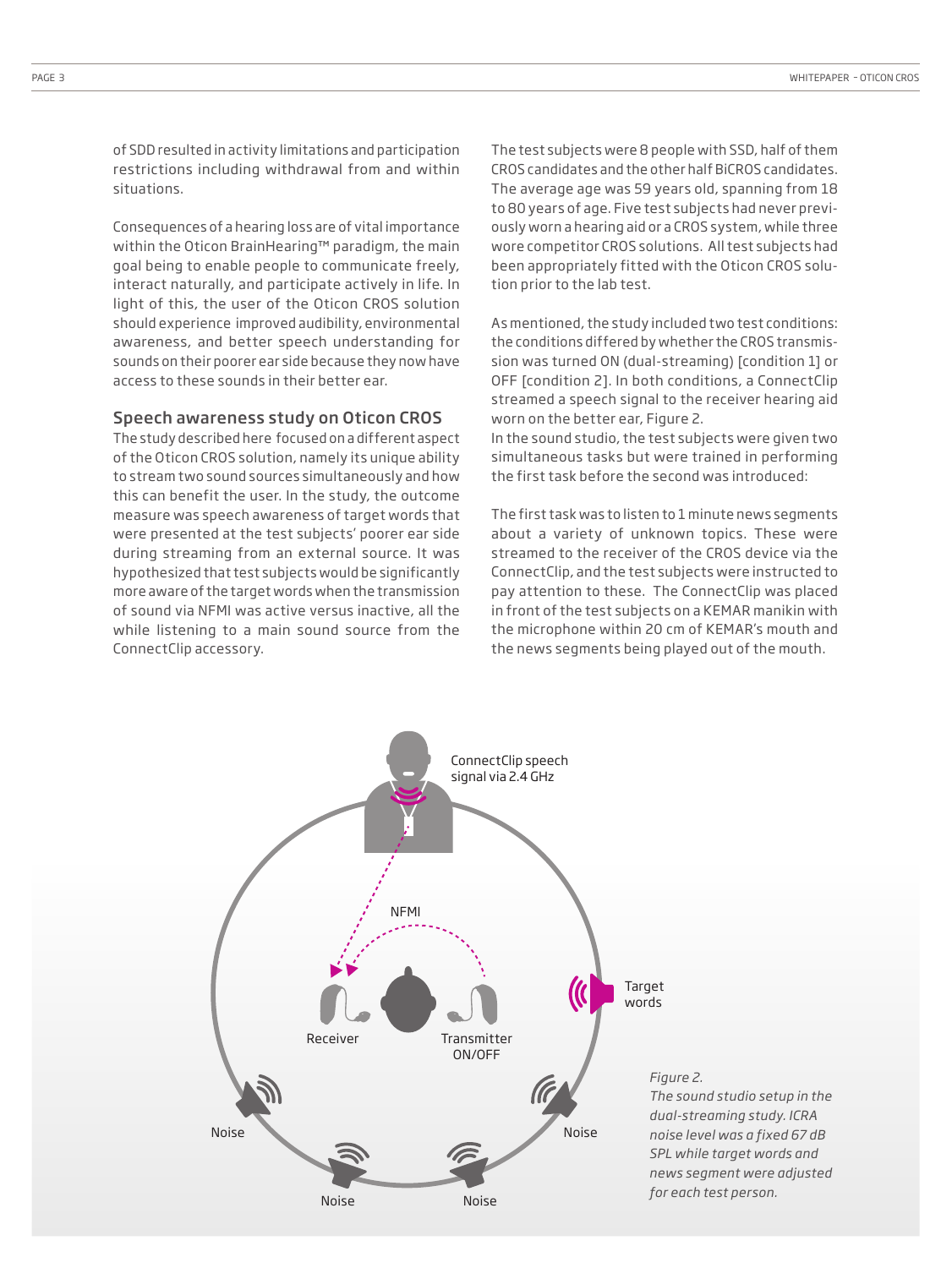After each 1 minute news segment, the test subjects were prompted to answer a question about the segment on a tablet. Once test subjects were comfortable with this task, the second task was added.

The second task was to hear common two-syllable Danish target words presented from a loudspeaker on the transmitter side, and to respond by pushing a button whenever test subjects became aware of a word. These responses were the outcome measure of the test and they indicated the test subjects' awareness of a speech signal on their poorer ear side (Figure 2).

Noise was present throughout the test from a four loudspeaker array behind the test subjects.

The noise was International Collegium of Rehabilitative Audiology (ICRA) noise, presented at a fixed level of 67 dB SPL. The purpose of the noise was to create a realistic real-world situation where a CROS/BiCROS candidate might choose to use an assistive listening device (ConnectClip) to help them hear better.

The news segments were created at Eriksholm Research Center in Denmark and consisted of 26 speech stimuli, each lasting 1 minute. The speaker of the signals was the same female speaker throughout, and no background sounds or sound effects were added to the signal. This signal, streamed from the ConnectClip was adjusted to be presented at a comfortable listening level for each test subject, since it was important that the test subjects heard the signal easily and

clearly. This differed from the ICRA noise (fixed at 67 dB SPL)

The second signal, the two-syllable target words, were specifically created for this study and consisted of 208 short, common Danish words or phrasal verbs, e.g. "Cola", "undskyld" (English: "sorry") and "se her" (English: "look here"). The words were adopted from Danish news feeds, and the goal was to use clear words of different types that can be found in many communicational situations. The target words were presented with randomised breaks of 2, 4, 6, and 8 seconds and there were 8 words in each 1 minute test segment. The length of the pauses were varied to prevent predictable time intervals and thus, predictable responses from the test subjects. It was also important that the test subjects had enough time to perceive and respond to the target word before the next target word was presented. A response from the test subject was scored as correct if it was present within 2 seconds of the target word presentation.

For all test subjects, the test had two blocks corresponding to the two conditions (transmission ON versus OFF), after training conditions were completed. Each block consisted of 13 1 minute segments with one news segment and 8 target words within each segment. The two conditions were randomised across test subjects, but the segments and target words were not. Thus, each test subject was subjected to a total of 26 sessions, corresponding to 104 data points per condition (208 in total).



### **Speech awareness**

*Figure 3. Results showed a 50% improvement in speech awareness from transmission OFF to ON conditions (P = 0,0025).*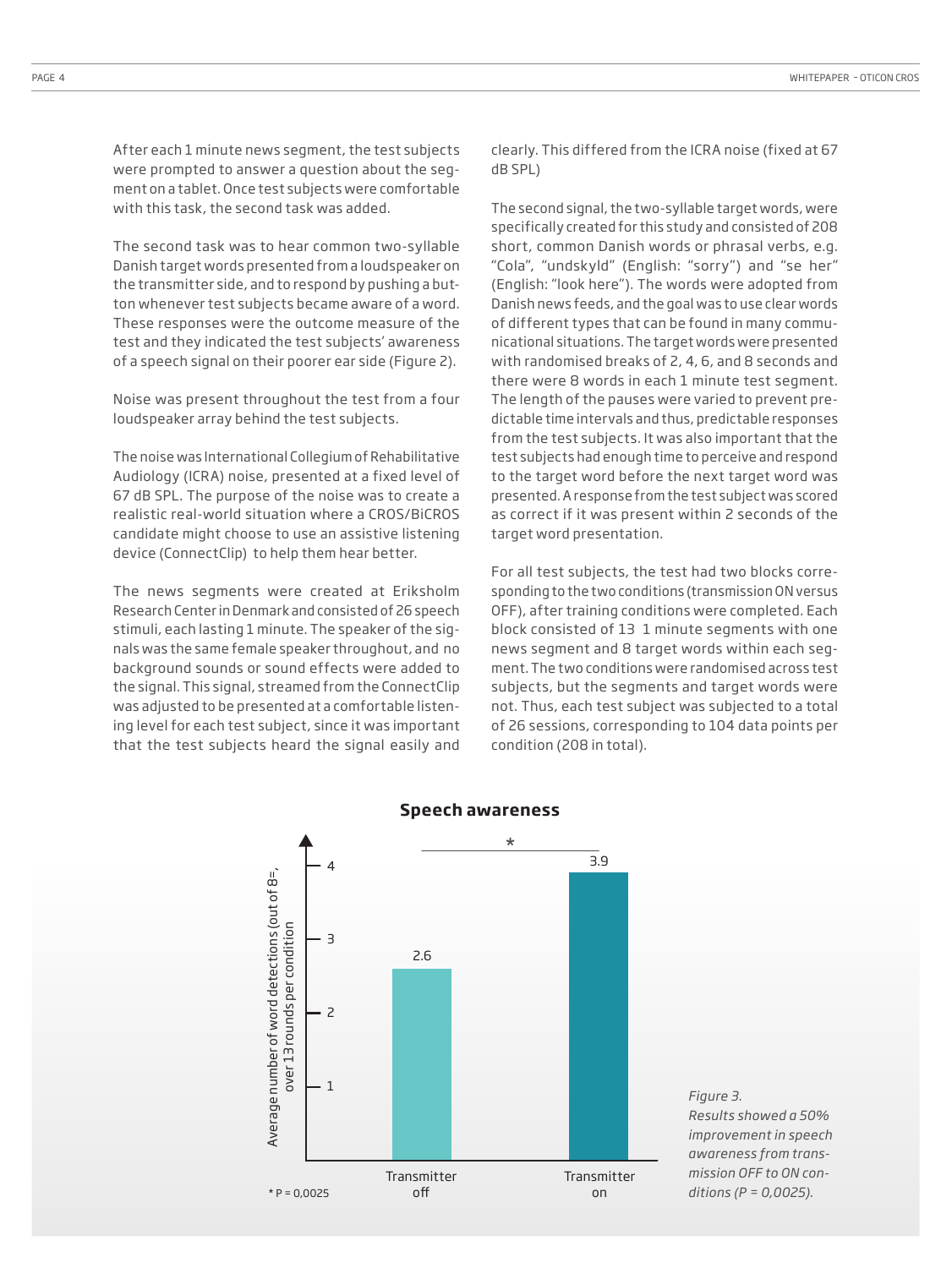To prepare the test subjects on the task, it was necessary to run one training block. The training block also contributed to adjust and pinpoint the individual test subject's level of the target words. The aim was to find the level at which the individual test subject was aware of and responded to approximately 2 out of 8 possible target words. This was to avoid a ceiling effect of condition 1, when the transmitter was turned on. The level of the target words started at 65 dB SPL, and the test leader would raise or lower the level for the signal depending on the test subject's responses until the goal was reached.

# Results

This study showed a statistically significant difference in speech awareness ability for test subjects when the transmission of sound was turned OFF (2,6 out of 8 words, or 33%) versus ON (3,9 out of 8 words, or 49%) while streaming from an external source (Figure 3). This meant that the test subjects pressed the button because they detected target words on their poorer side 50% more often when the transmission was ON versus OFF. The results show the intrinsic value of having dual-streaming capability within the CROS solution. In Figure 3, the average improvement for each 1 minute segment is shown for the ON versus OFF conditions. In other words, on average, 3,9 out of 8 words were detected per 1 minute segment for the transmitter ON condition.

This benefit translates to a distinct advantage in realworld situations. An apt comparison is when many telecoil users want the option of being able to keep their hearing aid microphones on while receiving sound through a loop sound. They use this to be able to carry on a conversation with someone sitting next to them in a church, an auditorium, a theater experience, or while watching a film at home. People with single-sided deafness have similar needs while streaming. They do not want to lose control of their environmental awareness (traffic, public situations) and they want to be aware of and attentive to some speaking to them (person sitting on poorer ear side).

## Conclusion

Oticon CROS is a new introduction from Oticon and it completes a strong family of products on the Velox S platform. Oticon CROS brings the proven benefits (better speech understanding, less listening effort, and improved memory recall) of the advanced signal processing of OpenSound Navigator to people with singlesided deafness. Furthermore, TwinLink dual-streaming means providing users with improved environmental awareness and speech awareness while streaming. As a matter of fact, a recent study reported in this white paper showed a 50% improvement in speech awareness in a dual-streaming scenario. With TwinLink, Oticon CROS brings a unique, one-of-a-kind feature and advantage to people with single-sided deafness by facilitating easier communication and many dayto-day life scenarios.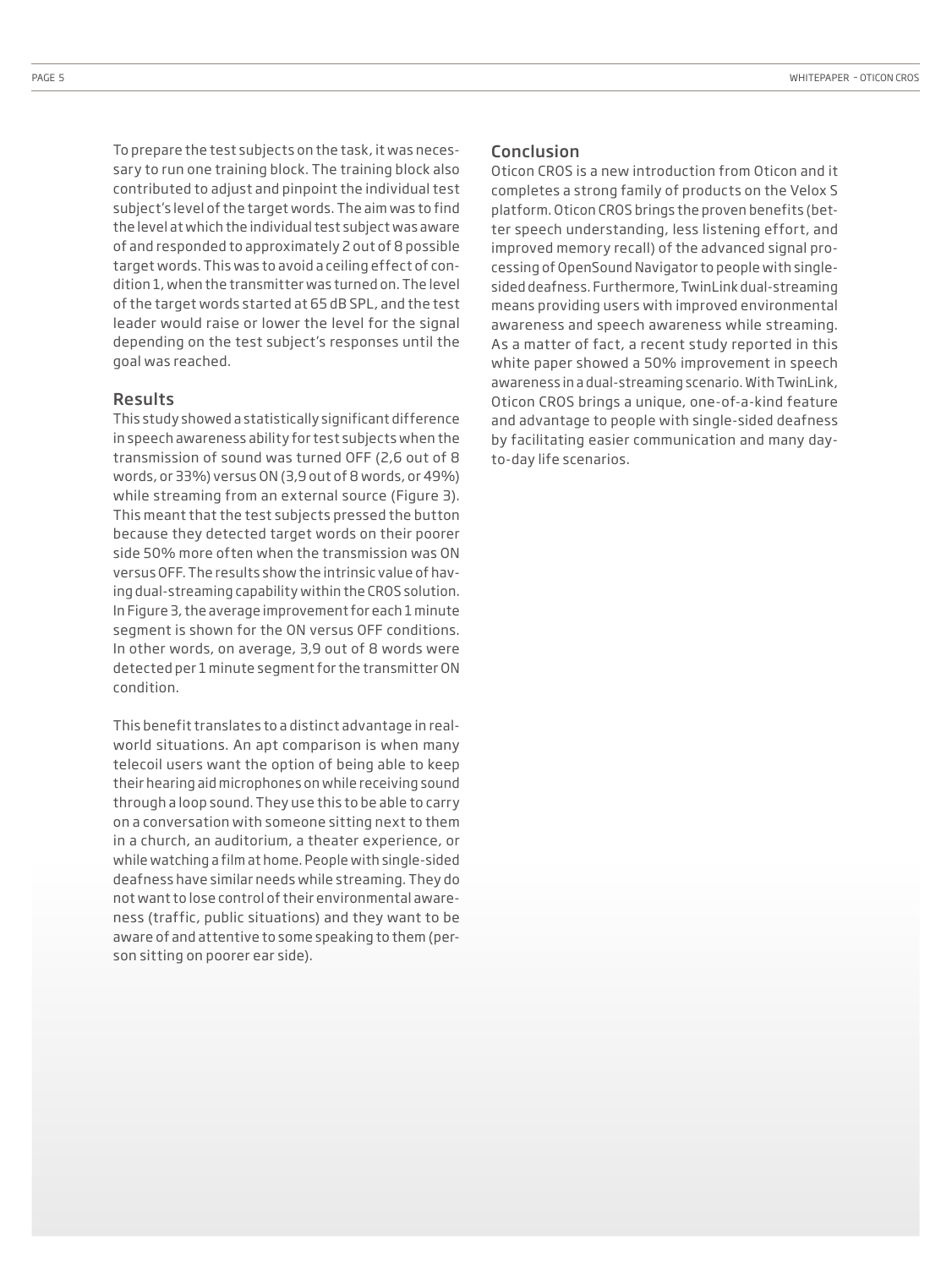## References

- 1. Laura Lucas, Roulla Katiri & Pádraig Thomas Kitterick (2018) The psychological and social consequences of single-sided deafness in adulthood, International Journal of Audiology, 57:1, 21-30, DOI: 10.1080/14992027.2017.1398420
- 2. Dillon, H. (2001). Hearing Aids. Boomerang Press, Australia.
- 3. Williams VA, McArdle RA, Chisolm TH. Subjective and objective outcomes from new BiCROS technology in a veteran sample. J Am Acad Audiol. 2012 Nov-Dec;23(10):789-806. doi: 10.3766/jaaa.23.10.5.
- 4. Self-reported hearing performance among subjects with unilateral sensorineural hearing loss. / Olsen, Steen Østergaard; Hernvig, Lotte Hagen; Nielsen, Lars Holme. In: Audiological Medicine, Vol. 10, 2012, p. 83-92.